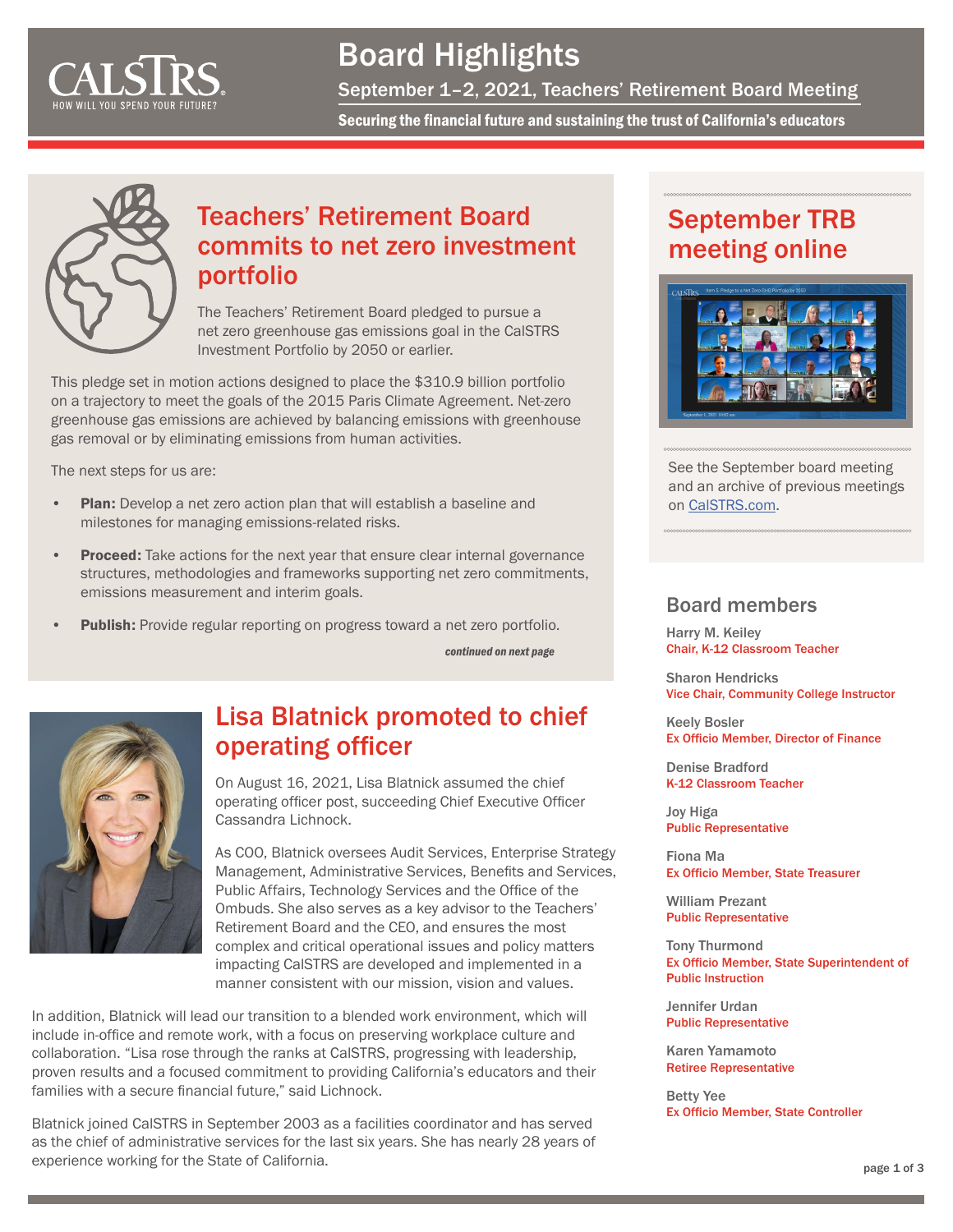<span id="page-1-0"></span>*[continued from previous page](#page-0-0)*

#### Teachers' Retirement Board commits to net zero investment portfolio

CalSTRS has a history of integrating climate change-related risks and opportunities into investment decisions:

- 2004: CalSTRS begins investing in climate solutions
- 2006: Climate change stewardship program begins
- 2007: First Green Team report published
- 2008: Climate risk integrated into CalSTRS Investment Policy & Management Plan
- 2011: CalSTRS co-sponsors Mercer climate study
- 2015: Paris Climate Agreement; CalSTRS signs Paris Pledge for Action
- 2016: Investment in low-carbon index
- 2018: Climate Action 100+ engagement begins
- 2019: Low-carbon transition workplan begins
- 2020: Low-carbon investment belief approved; activist stewardship campaign at ExxonMobil begins; transition-readiness assessment for Real Estate
- 2021: Sustainable Investment & Stewardship Strategies private portfolio approved; investment in low-carbon transition readiness strategy; net zero pledge made by Teachers' Retirement Board

[Watch a video about how CalSTRS is committing to net zero](https://www.youtube.com/watch?v=nv8vvb8VPQ0)

#### Midyear retirement spike dips at year's end

The Teachers' Retirement Board accepted a report on fiscal year 2020–21 teacher retirements that reflected an early spike in retirements followed by a tailing off during the second half of the fiscal year.

The 5,644 service retirements from July 2020 through December 2020 represented a significant increase—ranging from 16% to 28%—over comparable periods in the previous four years, and 26% more than the comparable period in the previous year.

However, the total number of service retirements for the 2020–21 fiscal year (13,558) were about 8% higher than the previous fiscal year's total of 12,496, which is lower than the earlier six-month trend had projected. The data suggests COVID-19 had an impact on the distribution of the timing of retirements during the year.

The first quarter of the 2020–21 fiscal year (July-September 2020) saw increased retirements, while the fourth quarter (April-June 2021) saw lower levels compared to recent years. The uncertainty and unpredictable nature of the COVID-19 pandemic has presented unique challenges when trying to predict member retirement patterns.

See the retirement breakdown from the 2020–21 fiscal year—including a survey of retired members asking if they retired earlier than planned, and if so, why—in the [Chief Executive Officer Report.](https://resources.calstrs.com/publicdocs/Page/CommonPage.aspx?PageName=DocumentDownload&Id=25c557b5-25f6-4754-94f1-8e825c31cf97)